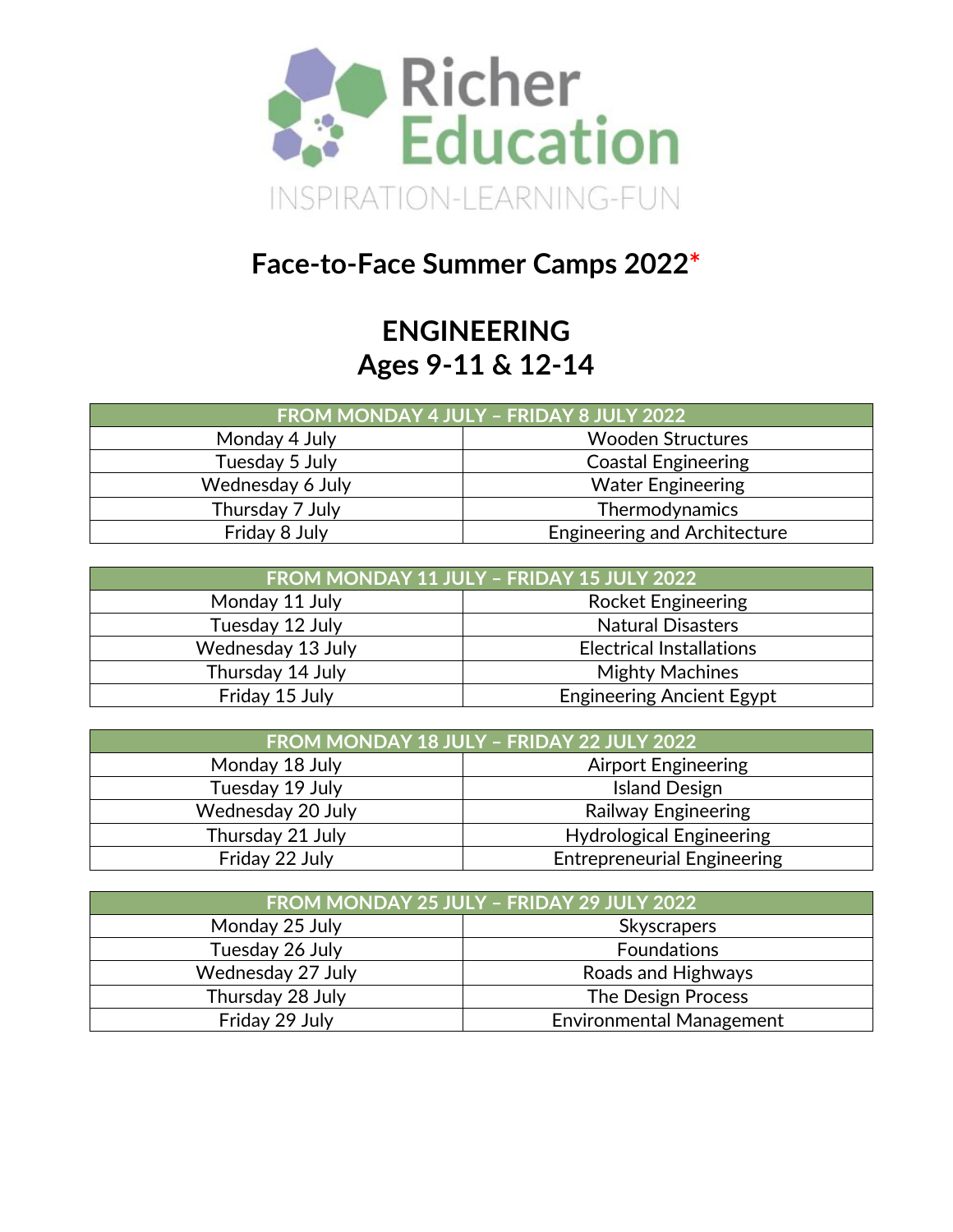

#### **Face-to-Face Summer Camps 2022\***

## **ENGINEERING Ages 9-11 & 12-14**

| FROM MONDAY 1 AUGUST - FRIDAY 5 AUGUST 2022 |                               |  |  |
|---------------------------------------------|-------------------------------|--|--|
| Monday 1 August                             | <b>Brick Structures</b>       |  |  |
| Tuesday 2 August                            | <b>Offshore Engineering</b>   |  |  |
| Wednesday 3 August                          | Urban Drainage                |  |  |
| Thursday 4 August                           | <b>Nuclear Engineering</b>    |  |  |
| Friday 5 August                             | <b>Reversible Engineering</b> |  |  |

| FROM MONDAY 8 AUGUST - FRIDAY 12 AUGUST 2022 |                             |  |  |
|----------------------------------------------|-----------------------------|--|--|
| Monday 8 August                              | <b>Constructing Tunnels</b> |  |  |
| Tuesday 9 August                             | Renewable Engineering       |  |  |
| Wednesday 10 August                          | <b>Housing Development</b>  |  |  |
| Thursday 11 August<br>Theme Park Engineering |                             |  |  |
| Friday 12 August                             | <b>Project Management</b>   |  |  |

# **SCROLL DOWN**